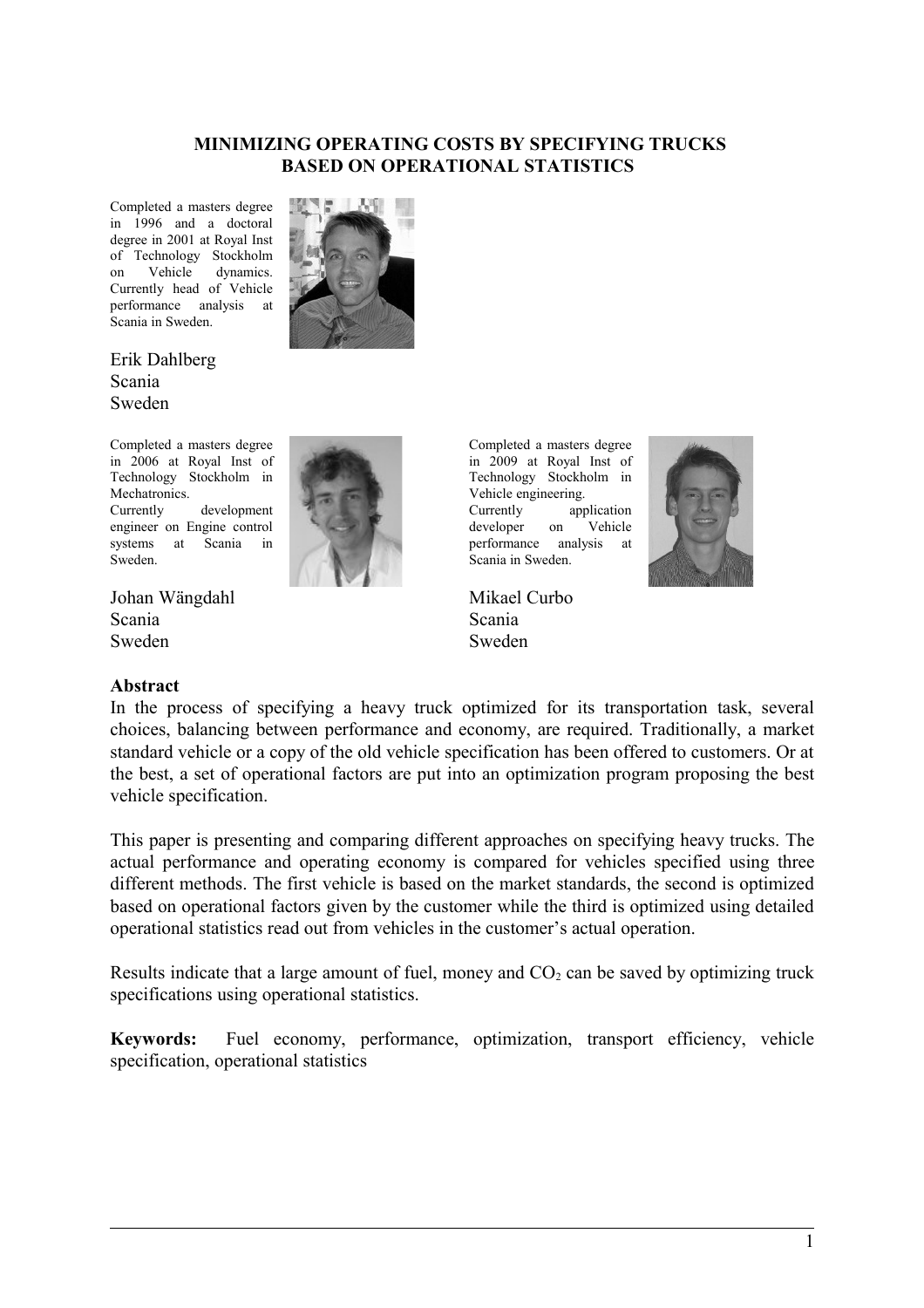# **1. Background**

Today most large heavy truck manufacturers have a toolbox of vehicle components in several performance steps, which more or less independently can be combined into a truck adapted for a certain operation. Stronger and thus heavier or more expensive components should be used for trucks operating in tougher conditions, e.g. with high gross train weight, in very hilly topography, on rough roads or under extreme climate conditions, while light weight components can be specified when the operation is less severe. Thereby, transport operators with well defined transportation tasks and operational factors could be offered a heavy truck with a specification optimized for best operating economy and sufficient performance, indicating a maximised life cycle profit. Strength and service life is well balanced among dimensioning components, maintenance interval lengths are maximised while weight and fuel consumed and thereby carbon dioxide emissions are minimised.

### **1.1 Unbalanced truck specifications**

Nevertheless, a number of aspects counteract the optimal specification, hindering a maximum growth in the transport sector. On emerging markets specifications tend to be under-balanced when investments in advanced technology, e.g. for decreased fuel consumption, are avoided due to lack of financial resources or knowledge. On mature markets on the other hand, specification are often over-balanced due to a large number of reasons, not only technical and rational, but also emotional or originating in lack of knowledge. Examples are listed below.

- Not enough knowledge on components and specification possibilities among sales force.
- Difficulties in defining the operational factors.
- Overconfidence in own law-abidingness.
- Difficulties in making precise comparisons between specifications and brands.
- Trade-in value: salesmen and customers over-estimate the increased second-hand value of an over-specified component compared to the total increased vehicle life cycle costs.
- Misconception of the time loss in economical driving, thereby specifying for power.
- **Local variations in operational factors that is difficult to predict e.g. temperature.**
- Whish for flexible operation: customer specifies for worst case.
- Conservatism among sales force and truck operators: use what worked the last time.
- Wish for higher performance than necessary: the power race.
- Over-estimation of own skills and unwillingness to let the machine manage the driving: e.g. automatic gear changes and economical cruising.
- No acceptance for long payback period for optional equipment: e.g. air deflectors.
- The optimization procedure is time consuming: salesmen do not want to disturb the customer with many changes in specification and offered price.
- Specification dependencies at the truck manufacturer: components cannot be combined due to technical reasons: e.g. large engine with small cab.
- Over-specification it self: stronger engine requires stronger and heavier gearbox, etc.
- Inner factors e.g. cost rationalisation, spare part stock.
- Stock management: Difficult combine specifications variations with short delivery time.
- Standardisation due to e.g. minimising costs for type approvals and marketing.

Lack of knowledge, uncertainties, conservatism and emotions are obviously causes for unbalanced specifications. Thereby, different skills and techniques of specifying a truck affect the possibilities to minimise operating costs and maximising operating income.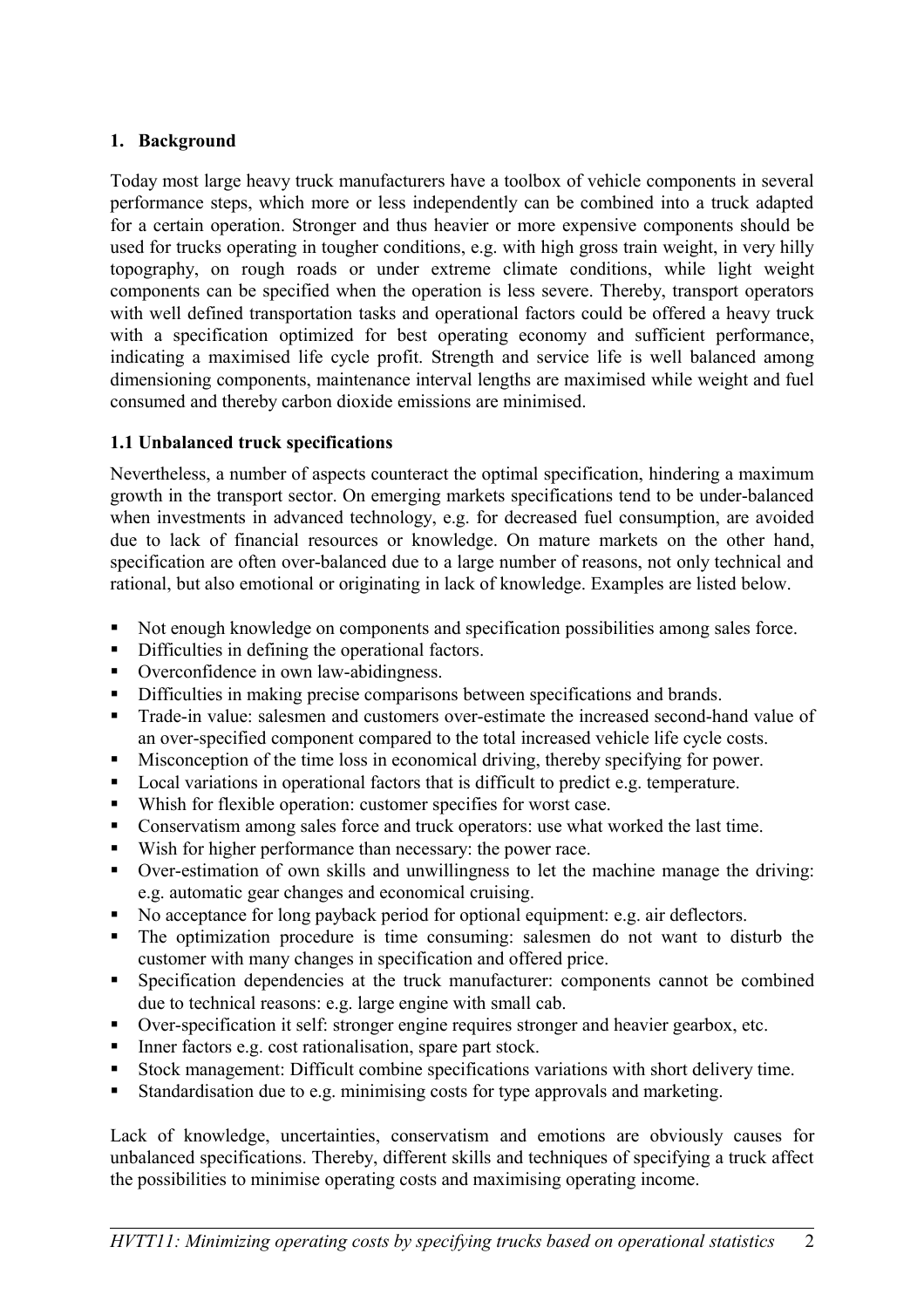### *Different truck specification techniques*

Most truck manufacturers offer a large number of specification possibilities, implicating a large number of choices, balancing between performance and economy, when specifying a heavy truck optimized for its transportation task. This is difficult and time-consuming for the salesman, being dependent on support from the truck factory or being very experienced in the art of truck specification. Since the pressure from legislators and society is ever increasing, likewise the industrial competition, specification possibilities change and increase quickly over time as the product is being developed. In an ideal world, truck specifications on a market should thereby change continuously, being optimized in every moment. However, only in rare cases, e.g. when entering new segments and markets, the full optimization takes place.

In practise, the salesman instead most often has to rely on market standard vehicles that in the best case can be adjusted with respect to a few components to comply with a specific customer demand. This *market standard* way of specifying a truck is conservative since components tend to be preserved in the standard specification over time.

As an alternative to market standard vehicles, a *copy of the old vehicle* specification is offered to customers. This is probably an even more conservative specification method since components are changed only when they are discontinued by the manufacturer or when legislation requires higher performance than last time.

Some customers are very well-educated in the specification possibilities and the performance of different components available from a manufacturer. In those cases, the customer specifies the truck and the salesman obey. This is in some aspects a favourable method since the customer gets what is desired as long as the components are available in combination with each other. But the customer cannot however have the full knowledge of the component performance. Bad experiences, e.g. with failing components, tend to hinder improvements to reach the market for the benefit of too strong and heavy alternative components. Probably this customer also misses some newly developed components. Therefore, also this *customer demanded* method tends to be conservative.

A better approach to specifying a truck is to base it on an existing competitor vehicle or an offer from a competitor. Although there is a risk that the specification gets under-balanced during the iterative specification process, the salesman is forced to choose components that are the latest updates. The chance that the truck gets optimized with this *competitor specification* method is thereby greater.

A method indicating the greatest potential for optimized specifications in regard to operating economy includes full consideration of the transportation task, specification based on actual *operational factors*. By this method the truck becomes compiled by components optimized for the operational factors that are known, at least roughly, by the customer and the salesman, or known in detail through operational statistics stored in the vehicle about to be replaced.

### *Operational factors and operational statistics*

The *operational factors*, expressing the operation in technical terms, are used to analyse the performance demand. Examples of operational factors describing load and requirements on performance are gross train weight (GTW), topography, traffic conditions, road roughness and climate. Most operational factors are measured by a truck and stored in the vehicle's on-board computers as *operational statistics*. This data, the sum of the operational factors, describing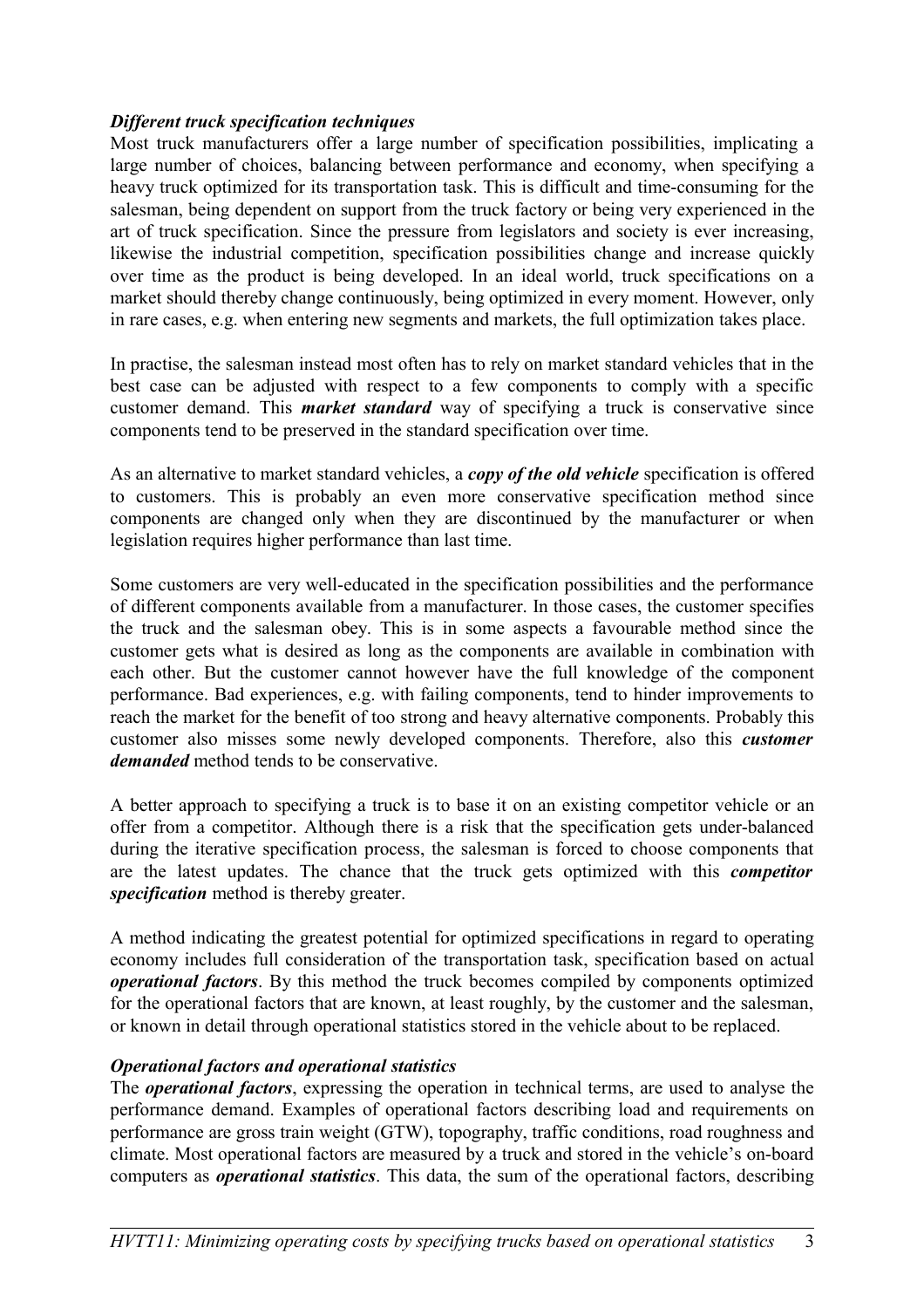the total operating situation, has a direct impact on the requirements of the truck design, or more precisely, on the choice between different performing components. Figure 1 exemplifies the relation between load and strength, hence between operational factors and component performance. Obviously, trucks with operational factors corresponding to operation A will be unnecessarily strong if equipped with components of performance 2. Performance 1 is sufficient, consequently indicating a weight and cost savings potential. Trucks in operation B in contrast, require performance 2, since performance 1 indicates too many breakdowns; it is simply not strong enough for the operation as indicated in Figure 1, shaded area.



**Figure 1 – Operation of trucks and performance of components.** 

In real life however, operation and performance are not always matched. An indication is given in European long haulage, where a large portion of the trucks are optimized for 100 % operation at legal weight and dimensions, e.g. 40 tonnes GTW. In reality, GTW is far below that for a great portion of the transports, i.e. they are volume limited. Trucks are also driven empty when there are no or small transportation needs on the return trip. Hence, trucks often use less than the full loading capacity. Details of load and speed are given in Figure 2.





*HVTT11: Minimizing operating costs by specifying trucks based on operational statistics* 4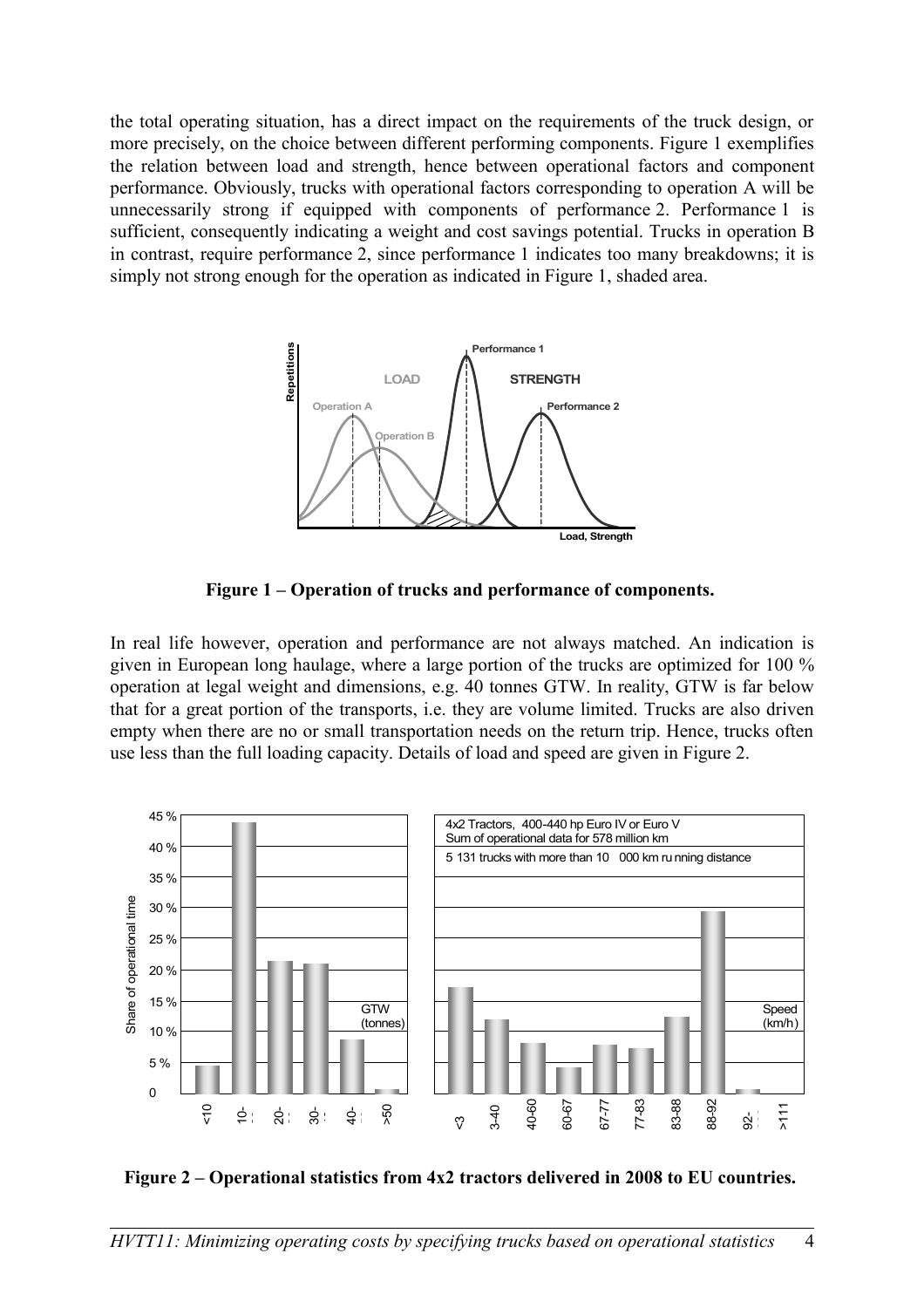The operational statistics from which Figure 2 is compiled, are collected from 5 131 Scania 4x2 tractors delivered in Europe during 2008. The statistics indicate that almost 30 % of the trucks exceed 30 tonnes GTW in less than 20 % of the time. The same statistics also indicate that the trucks are driven more or less empty almost 50 % of the time. Further, the cruising speed is most often 89 km/h as set by the speed limiter, rather than the legal 80 km/h.

There is a great difference between 30 and 40 tonnes GTW in terms of powertrain load. Additionally, 10 % difference in cruising speed between stipulated 80 and practical 89 km/h influences the choice of powertrain components greatly when optimizing for fuel economy. Therefore, when optimizing for the real need, there is a large savings potentials indicating lighter and more fuel efficient trucks, e.g. down-sized engines. By using real operational factors as input, trucks specifications could be better matched to the real transportation task.

# **1.2 Truck specification based on operational factors**

As discussed above, the key to optimizing a truck specification lies within defining the operational factors and applying knowledge that connects components with the operational factors, as indicated in Figure 3, where operational factors influencing the choice of axle gear are connected to the performance steps of the gear via specification recommendations composed by knowledge that the truck manufacturer possesses.



**Figure 3 – Choice of components based on operational factors.**

However, far from all trucks are optimized, but reasons for this can be eliminated if uncertainties on the real operational factors are removed and if these are presented to the salesman during specification. An optimized truck may be achieved if operational statistics are connected to truck specification via recommendations. This could be achieved by utilising operational statistics collected from a vehicle in the same operation as the one being specified, and an optimization program.

# **2. Method**

By choosing a market standard long haulage truck from vehicles sold during 2008, using some of the most common powertrain components found on European long haulage tractors, it is possible to compare the standard specification against optimized specifications chosen with the help of operational factors and specification recommendations.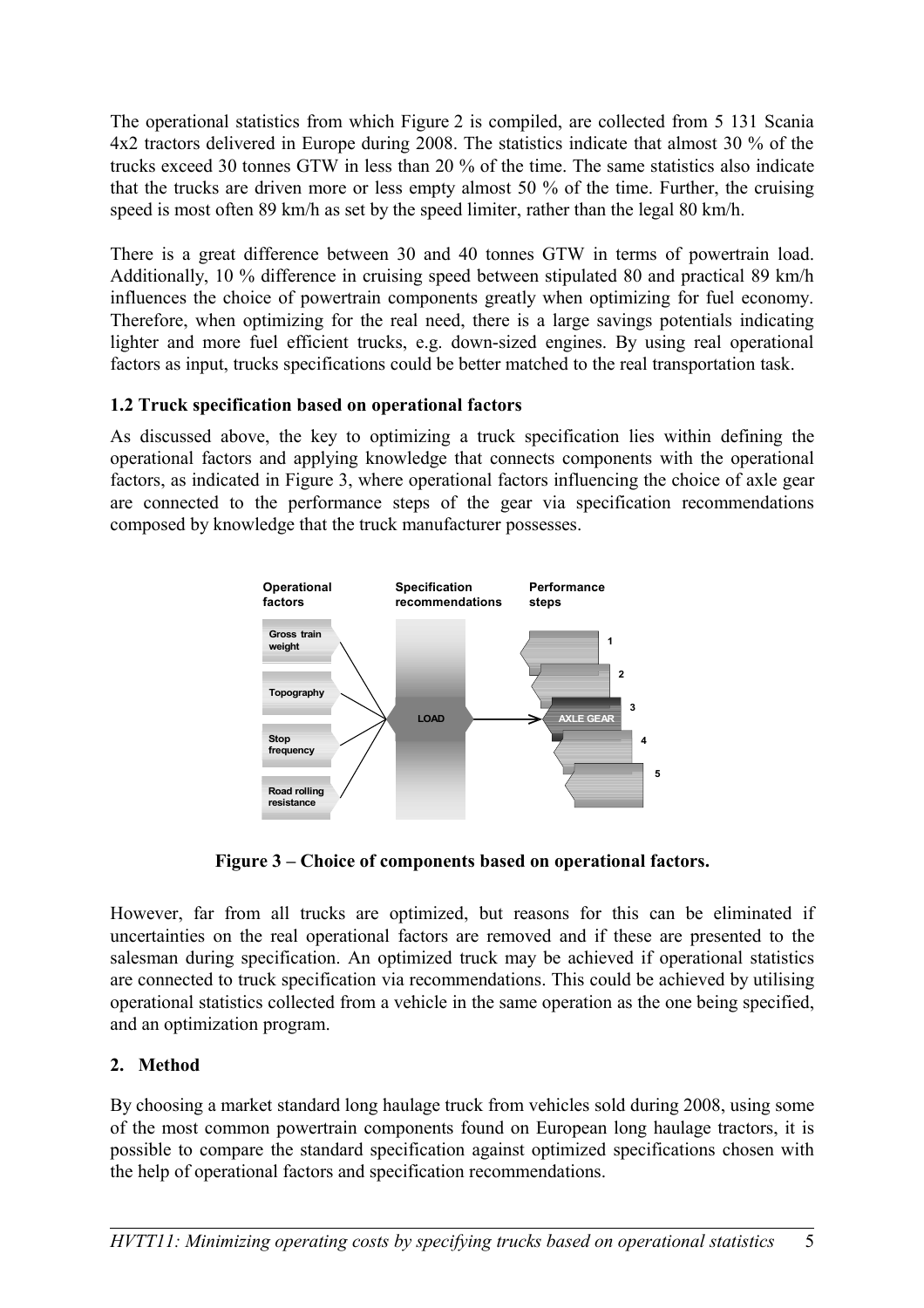In order to validate possible savings in operating costs, two different specifications in a test fleet are evaluated. The fleet includes ten trucks specified based on a best guess of the coming operational factors, plus an additional four trucks ordered half a year later. The specification of the latter trucks is based on the first trucks' actual operation, collected from control units as operational statistics. The optimization balance operating costs and performance.

Fuel economy was chosen as the parameter to be optimized with respect to operating cost, while gradeability was chosen as performance parameter. Fuel economy is measured in units of litres fuel consumed per  $km$  and  $m<sup>3</sup>$  goods transported since the goods in the example presented are limited by volume, i.e. low density. Alternatively, when the goods are limited by its mass, i.e. higher density, litres fuel per km and tonnes goods transported can be chosen. These measures correspond almost directly to kg  $CO<sub>2</sub>$  per km and  $m<sup>3</sup>$  (tonnes) goods transported. Gradeability is measured in terms of maximum gradient (%) that is possible to climb at preserved cruising speed in any of the top gears.

In this work, primarily the powertrain is optimized, which starts by selecting the drive tyres. Second step is to determine minimum engine power required for the transport mission. In the third step, required powertrain component strength is determined based on GTW, type of operation and engine power. An optimization is important since the savings in vehicle weight contribute to transport efficiency either in that it saves fuel as volume limited transports gets lower GTW or in that it increases load capacity for mass limited transports. The last step is to decide total gear ratio on top gear from engine to the drive wheels in order to achieve best possible fuel economy.

# **2.1 Tests**

Simulations for the three specifications are performed in Scania's in-house simulation and specification optimization programmes, Scop and Stars (Sandberg, 2001), plus Matlab. Operational statistics from 4x2 tractors where collected by Scania repair shops when the trucks stopped for maintenance. Measurements of fuel consumption were also conducted with fuel logs kept continuously from start of test fleet operation.

For evaluation, Scania Transportlaboratorium AB was used. Transportlaboratorium is a haulage company used by Scania to test trucks in real customer environment, with resources to conduct complete follow up of operation, performance and economy. The company purchased trucks at two separate occasions. Ten trucks were specified based on a proper evaluation of the transport mission during 2008. In early 2009 they exchanged four trucks to a new specification mainly based on operational statistics. Transportlaboratorium mainly transport wheel axles between the Scania factories in Södertälje, Sweden and Zwolle, Netherlands. Mixed cargo is transported on the return trip, cf. Figure 4. Both ways, the goods are volume limited, resulting in an average pay load of 14,5 tonnes (max 25 tonnes).

It is difficult to measure fuel consumption since errors are introduced due to influence of factors such as climate, traffic condition and driver behaviour. Therefore an evaluation over time is required, but this also has its drawback since it is difficult to have control of transport missions. In the Transportlaboratorium case however, it is as controlled as a real world transport missions can be, wherefore they are chosen when comparing the outcome of the different specifications. Since there are no trucks with the market standard specification within the company, only simulations are performed for this vehicle type.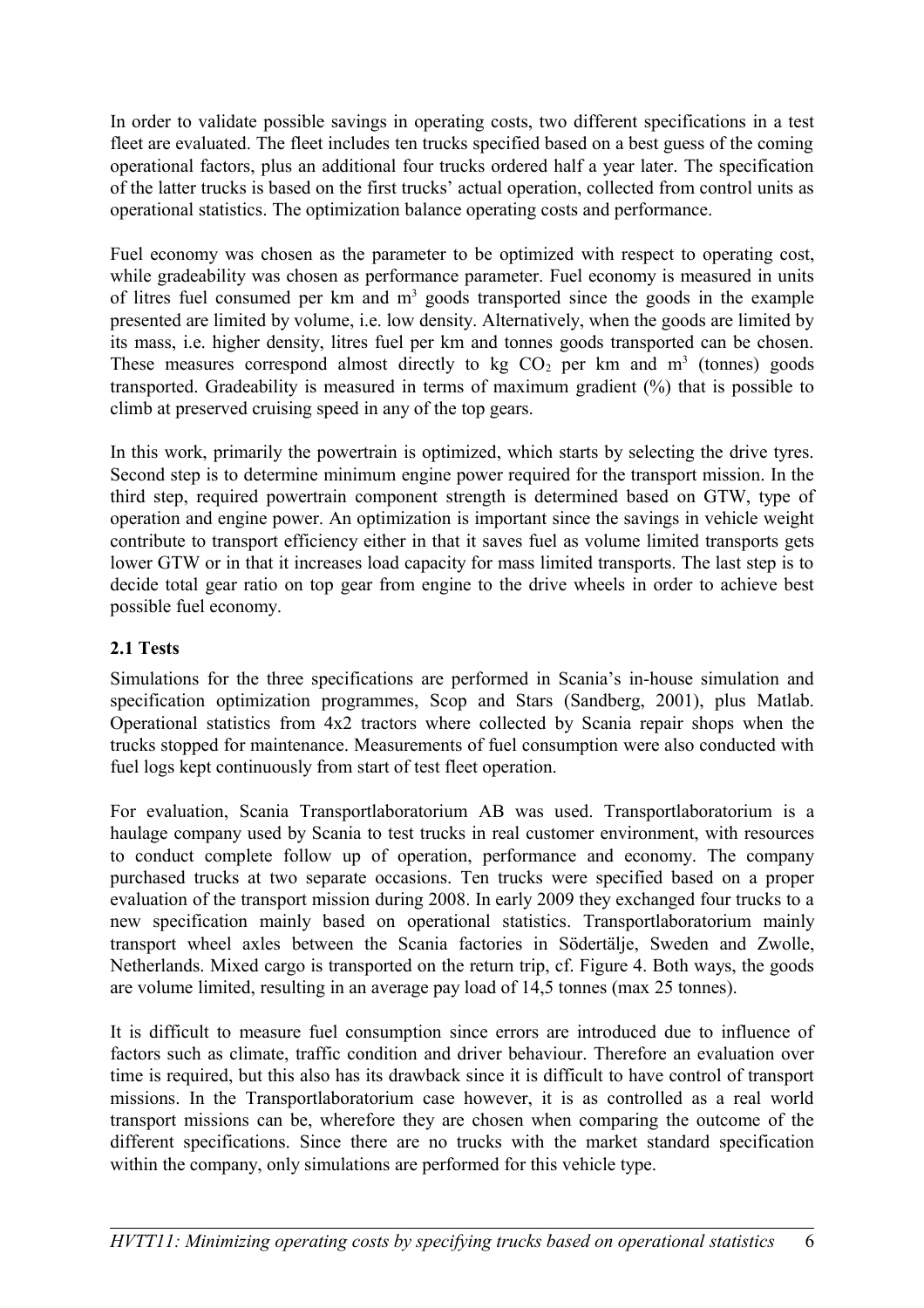

**Figure 4 - Transportation route for Transportlaboratorium.**

# **2.2 Specification of vehicle**

Among all techniques, three are compared in this work, vehicle specification based on the market standard (specification A), based on analysis of transport mission (specification B) and based on analysis of operational statistic (specification C), cf. Table 1.

# *Market standard – specification A*

A market standard vehicle specification differing from the optimized most often exists for marketing reasons. On emerging markets, this specification is often less powerful than the optimized, but on mature markets it is typically stronger, heavier and more powerful than required. On mature markets, the specification has typically evolved over decades due to product development, but also due to price competition, market conservatism and reflections from consumer product purchasing behaviour (i.e. truck owners also buy passenger cars and watches). "The power race", i.e. the ever increasing maximum engine power of e.g.  $4x2$  long haulage tractors in Europe, is typically a result of value for price competition and reflections from the consumer economy. For several decades, the average maximum engine power on 4x2 tractors in Europe has increased by close to one horsepower per year. But only marginally has it contributed to increased productivity, the increase in average speed is typically in the range of a tenth of the increased engine power and in addition, a fuel penalty may occur.

In order to derive the specification corresponding to the market standard of powertrain components in European long haulage, the average maximum engine power on the market is chosen. In 2008, it was close to 440 horsepower (cf. Figure 4) with a maximum engine torque of 2000 to 2500 Nm, wherefore a 13 litre 440 hp EGR engine is chosen.

The market standard gear box in this segment is typically of split-range type with twelve speeds plus crawlers and an auxiliary brake but without overdrive. The axle gear corresponding to this segment has a strength dimensioned for a service life equivalent to the vehicle's, at +40 tonnes operation in very hilly topography. The central gear ratio is chosen for an engine speed of roundabout 1300 rpm at cruising speed 80 km/h. Since the tyre dimension 295/60 R22.5 is a customer requirement due to maximum trailer volume and thereby lowest possible chassis height, gear ratio 2,71 is chosen for specification A.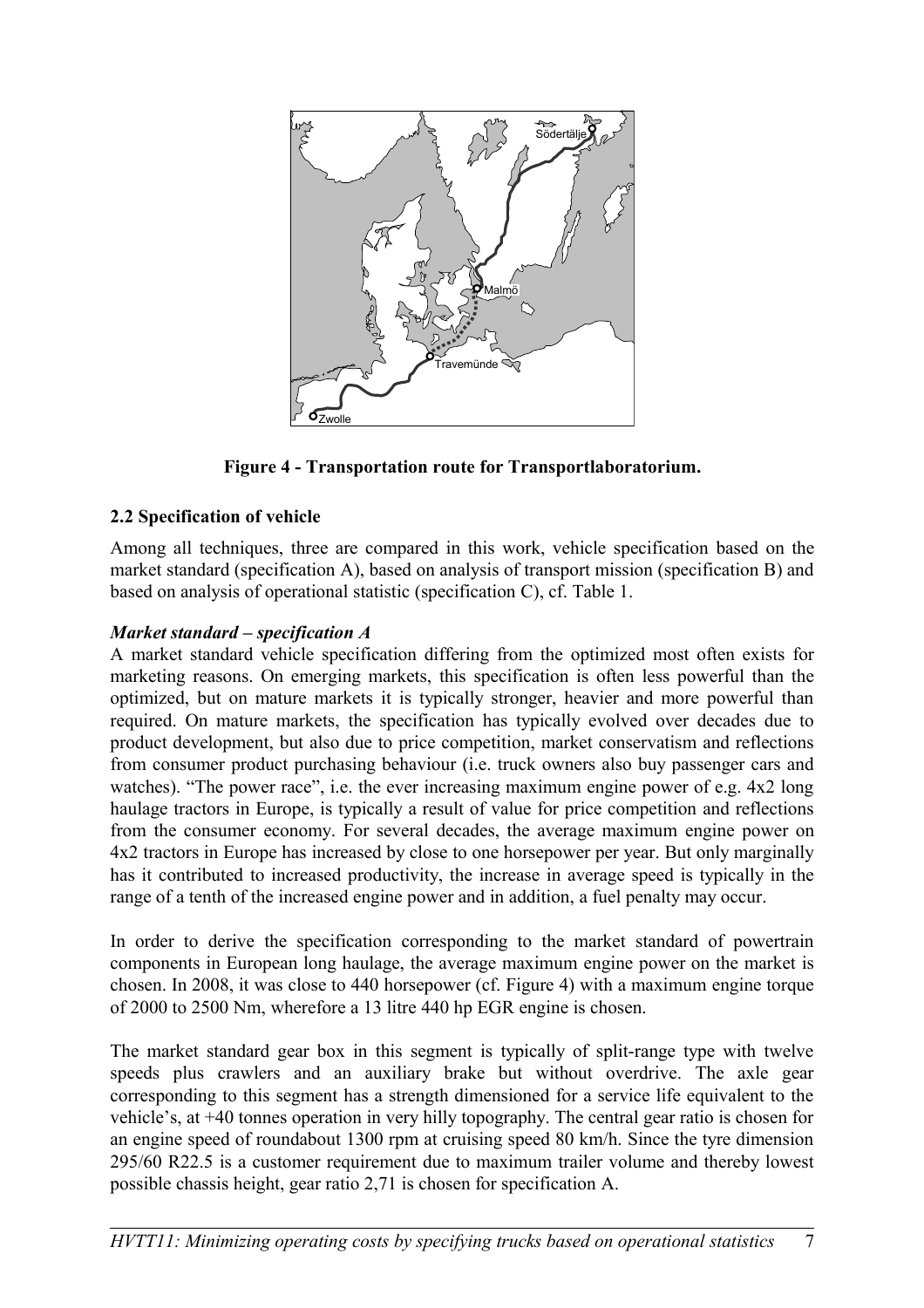

**Figure 5 – Maximum engine power on delivered trucks in Europe during 2008.** 

### *Analysis of transport mission – specification B*

Besides just using the market standard, salesmen and customers can better optimize the trucks by analysing transport missions and make adjustments to truck specifications. Analyze of a transport mission can be conducted in several ways. Either by asking the customer what he transports (weights, trailers, etc.) were he performs the transports (road surface, climate, altitude, topography etc.) and how transports are performed (number of starts, cruising speed, traffic situation etc) or by visiting the customer and documenting or making measurements.

In the derivation of specification B, the customer was interviewed and a specification optimization program was used. Several components were exchanged compared to specification A, cf. Table 1.

#### *Analysis of operational statistic – specification C*

In the late 1990's more advanced control units were installed in the trucks. The primary reason was to control the vehicle response to driver instructions. The secondary was to store information of vehicle operation. An example is given in Figure 6.



**Figure 6 – Load matrix**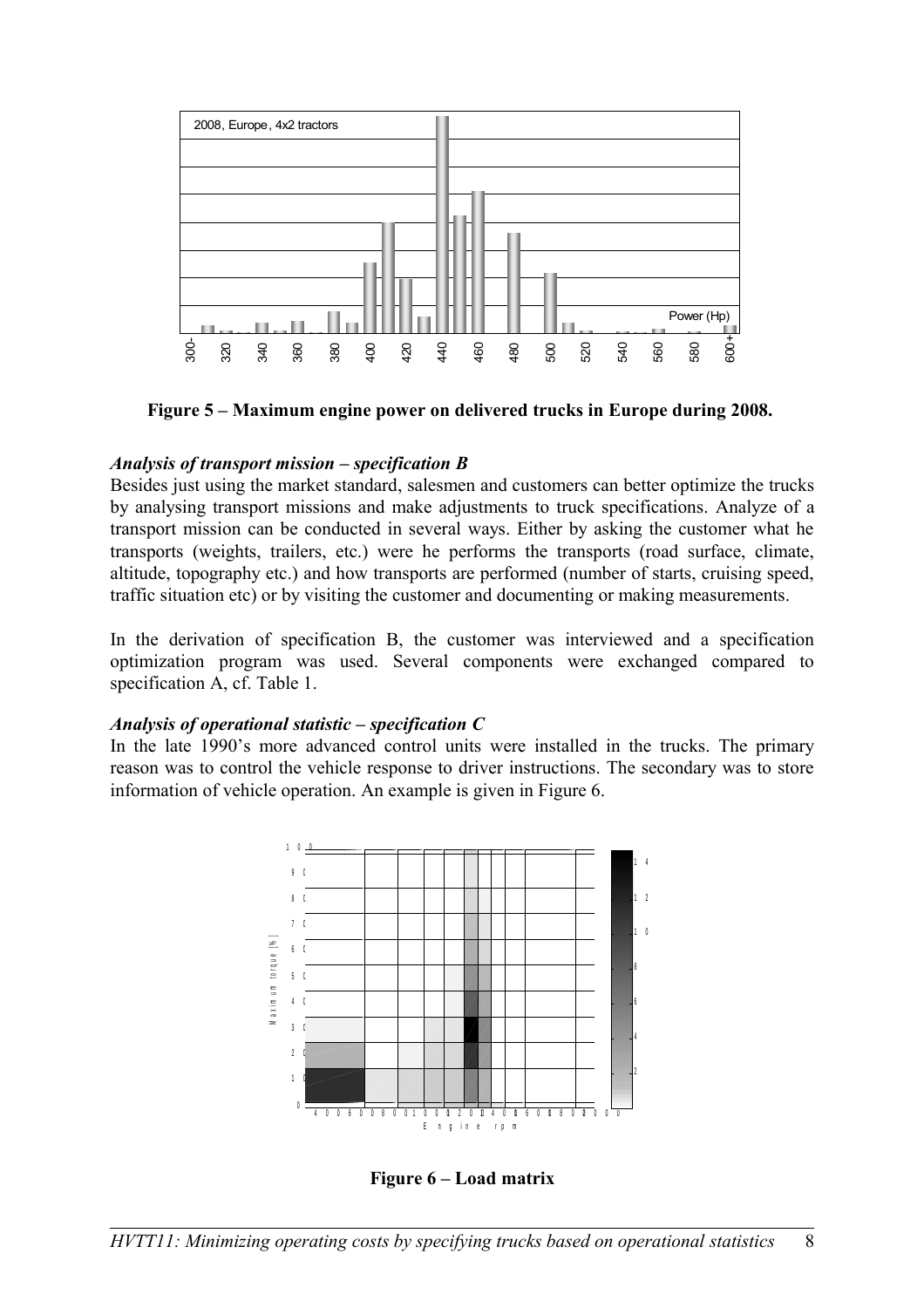Therefore operational statistics today exist in most trucks and can be collected to describe the customer operation. Since many customers stay with the brand when replacing old vehicles or increasing the fleet size, information collected from a customer vehicle or fleet of vehicles can be used as input for simulation and optimization.

Using the operational statistics of the original test fleet vehicles - Operational statistics collected from the original ten vehicles of the test fleet where analyzed in order to derive specification C (Curbo 2009). The tyre dimension was set by the choice of trailer. Engine candidates were chosen by looking at the operational statistics of the Load matrix, see Figure 6: engine rpm on the x-axis, percent of maximum torque on the y-axis. The degree of darkness corresponds to the percentage of the vehicles lifetime spent within the squares

Gearbox and rear axle candidates were decided based on operational statistics (weight vector, Figure 7 and load matrix, Figure 6) and specification recommendations as in Figure 3.



**Figure 7 – GTW and velocity vector for Transportlaboratorium's ten vehicles.**

Next, suitable rear axle ratios were chosen for the engine candidates, ensuring that the engines worked in a good rpm area at cruising. The cruising speed was picked from the velocity vector, Figure 7 and input from the test fleet drivers. Finally, simulations where performed and the specification with best fuel consumption and acceptable gradeability was chosen.

**Further analysis -** The original ten vehicles of the test fleet where compared with the four new using operational statistics from both vehicle types as input in simulations (Curbo, 2009). It is shown that the operational statistics is very similar for both specifications, which is expected since the transport operation is the same regardless of vehicle specification. Therefore it is possible to combine operational statistics from the entire fleet, thus increasing the statistical material used in the simulations.

In simulations the two test fleet specifications are compared by calculating fuel consumption and vehicle performance. It is shown that by comparing fuel consumption and performance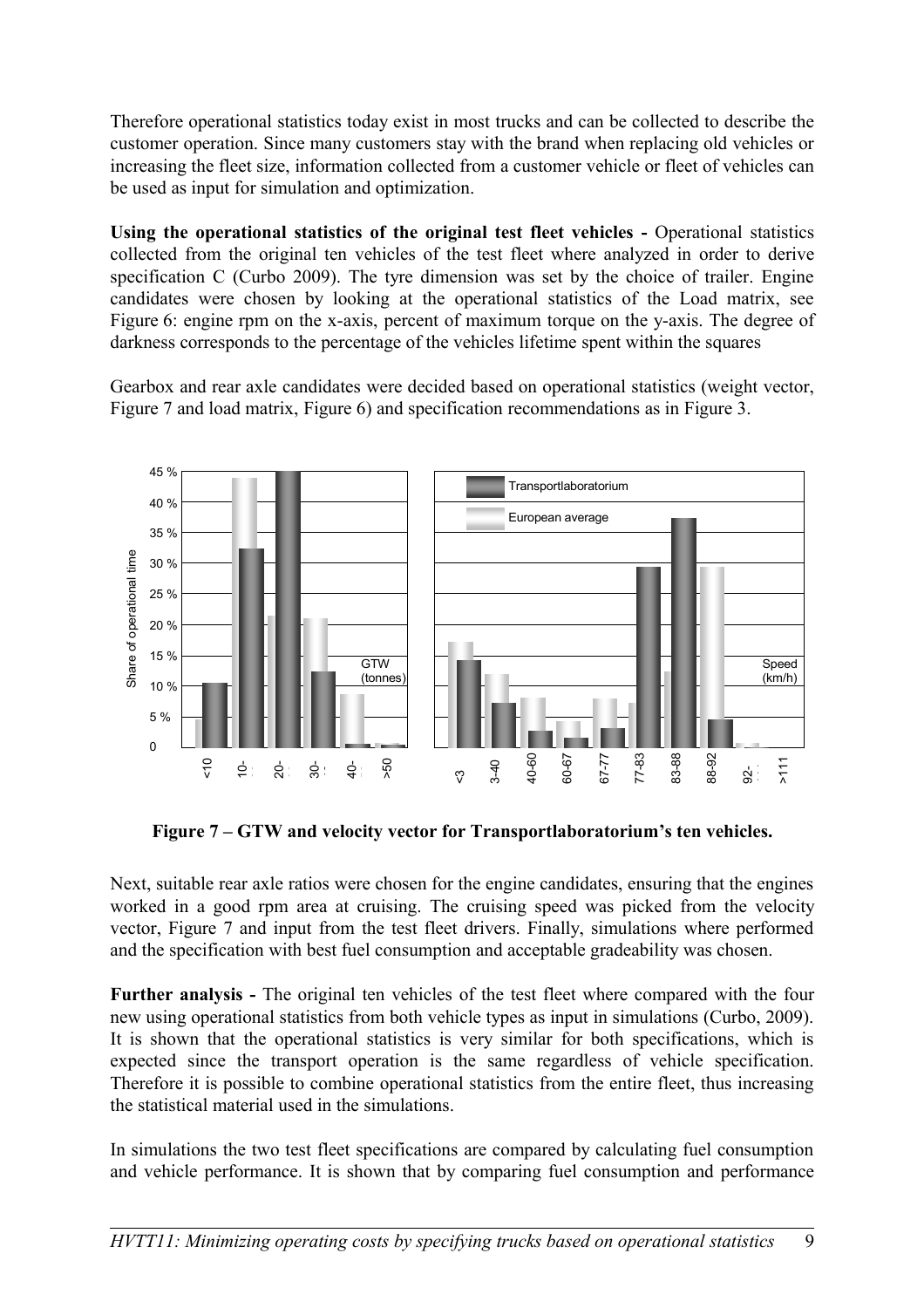with the original specification, the impact of crude measuring points in the operational statistics is reduced. The error originating in the operational statistics is deemed small enough to be acceptable. Using the operational statistics as described in Figure 3, the strain on the gearbox and rear axle is calculated. With this new information, it is shown that the rear axle is over dimensioned and thus, a lighter rear axle can be chosen in order to save weight and fuel.

**General use of operational statistics -** The powertrain components would typically be chosen as follow. First the tyres are chosen. These are determined by the trailer size, legal requirements, comfort, road conditions, cruising rpm and economical reasons.

Secondly, gearboxes strong enough for the operation are found by calculating the strain from the operation. Startability requirements, manual or automatic preference and minimum reversing velocity thereafter indicate possible gearboxes. Available rear axles are found with guidance from calculated strain. The lightest, being strong enough for the operation and having the correct gear ratio, is later chosen via simulations

Simulations are finally performed, using the operational statistics and the above mentioned specifications as input. The simulations test combinations of powertrain components and compare the fuel consumption and performance. The most suitable powertrain configurations are displayed to the customer. Ultimately, it is still the customer who knows the requirements and priorities in the operation.

# **3. Results**

Fuel consumption is derived in three ways: simulations, logs form the petroleum company and from engine control units. Since Transportlaboratorium does not have trucks specified in accordance with the market standard (specification A), results for these are be based merely upon simulations.

Cost comparisons between a truck using urea and one without are difficult since the urea price differs heavily both over time and between countries. In this paper, an average of the market prices in Sweden in January 2010 is used, which was 12,5 SEK (1,24  $\epsilon$ ) per litre diesel and 8,5 SEK (0,84  $\epsilon$ ) per litre urea.

|                    | Market            | Suggested by      | Based on operational |
|--------------------|-------------------|-------------------|----------------------|
|                    | standard $(A)$    | experience (B)    | statistics (C)       |
| Engine             | 13 litre EGR      | 12 litre SCR      | 13 litre EGR         |
|                    | 440 hp            | $420$ hp          | $400$ hp             |
| Gearbox            | 12 speeds         | 12 speeds         | 12 speeds            |
|                    | 2 crawlers        | Retarder          | 2 crawlers           |
|                    | Retarder          |                   | Overdrive            |
| Central gear       | Capacity 3        | Capacity 3        | Capacity 2           |
| Central gear ratio | 2,71              | 2,71              | 2,92                 |
| Tyre dimension     | 295/60R22.5       | 295/60R22.5       | 295/60R22.5          |
| Rolling radius     | $0,447 \text{ m}$ | $0,447 \text{ m}$ | $0,447 \text{ m}$    |
| Weight difference  | $\theta$          | $-20kg$           | $-145kg$             |

### **Table 1 - Evaluated specifications**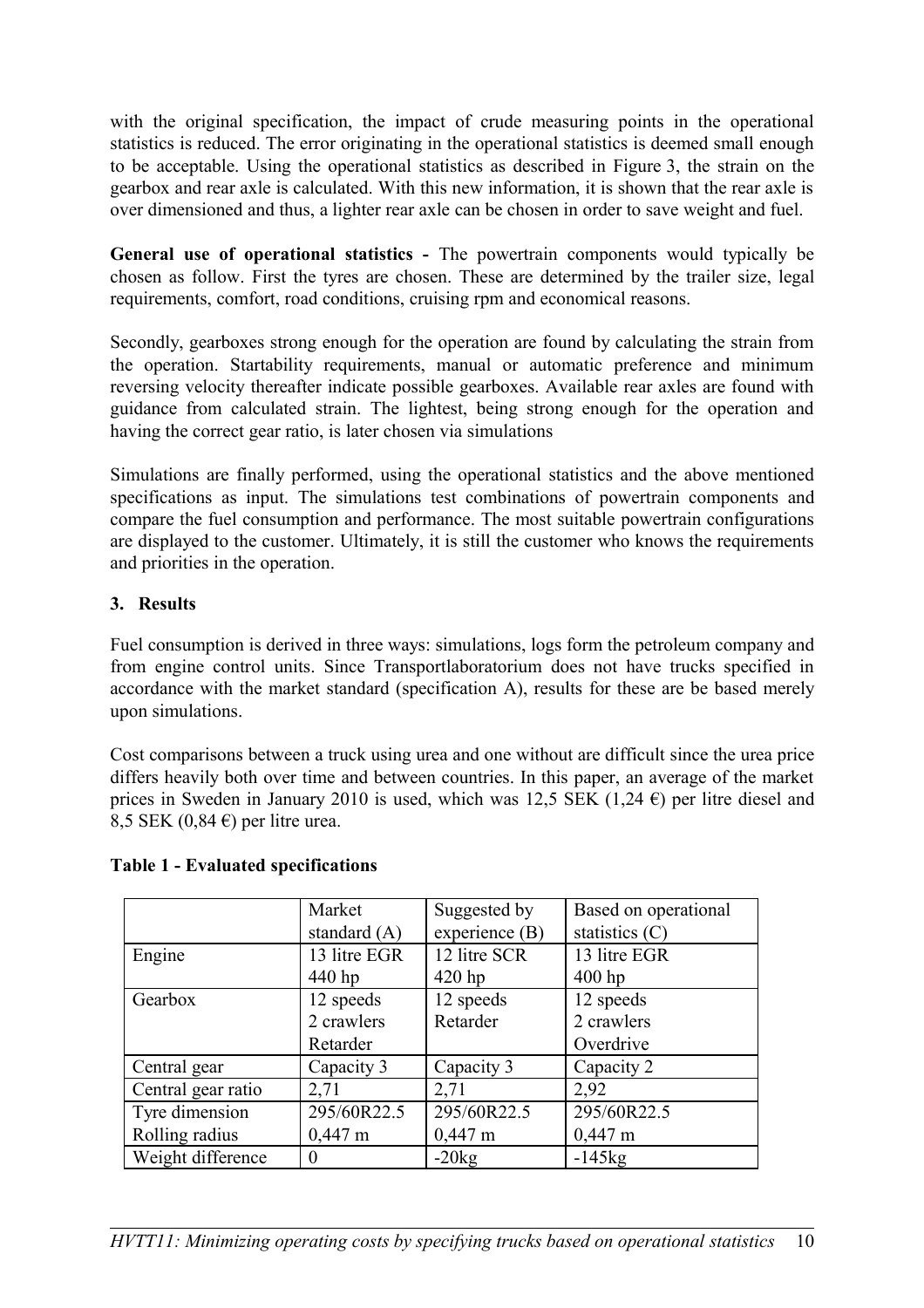Specifications in Table 1 are selected as described in the previous chapter, but some modifications were made on the actual vehicles of Transportlaboratorium. A stronger rear axle was chosen together with larger fuel tanks in order to achieve longer distance between fuel stops. This increases the vehicle weight with 215 kg, a weight increase estimated to result in an additional fuel consumption of precisely below 0,1 l/100 km.

Results presented in Table 2 indicate that, when including the urea consumption, the truck with specification C is the most cost efficient followed by specification B. The market standard (specification A) is indicated to be the least efficient. For comparisons, an average speed decrease by 1 km/h corresponds to fuel savings of roundabout 0,2 l/100 km.

|                      | Market         | Suggested by     | Based on operational |
|----------------------|----------------|------------------|----------------------|
|                      | standard $(A)$ | experience $(B)$ | statistics $(C)$     |
| Simulated            | $82,8$ km/h    | $82,6$ km/h      | $81,5$ km/h          |
| average speed        |                |                  |                      |
| Gradeability         | $2,3\%$        | $2,2\%$          | 2,0%                 |
| at $85 \text{ km/h}$ |                |                  |                      |
| Simulated diesel     | 35,0 l/100 km  | 33,8 l/100 km    | 33,8 l/100 km        |
| consumption          |                |                  |                      |
| Simulated urea       | N/A            | 1,4 l/100 km     | N/A                  |
| consumption          |                |                  |                      |
| Measured fuel        | N/A            | 28,2 1/100 km    | 28,5 1/100 km        |
| consumption at       |                |                  |                      |
| pump station         |                |                  |                      |
| Measured fuel        | N/A            | 27,2 1/100 km    | 27,4 1/100 km        |
| consumption by       |                |                  |                      |
| truck ECU            |                |                  |                      |
| Estimated urea based | N/A            | $0,56$ 1/100 km  | N/A                  |
| on measured fuel     |                |                  |                      |
|                      |                |                  |                      |

**Table 2 - Fuel consumption simulated and measured for evaluated specifications**

Based on this, the simulated results indicate that the trucks with specification B requires 1,2 litres less per 100 m<sup>3</sup> and 100 km than specification A (the mega trailer contains 100 m<sup>3</sup>), but in addition consumes 1,4 litres urea. That corresponds to 0,7 % savings for the propulsion, or approximately a 1 700  $\epsilon$  savings per year and truck with annual distance 180 000 km. When specification C, derived from actual operational statistics collected from the control units, were used in the optimization, the vehicle consumed the same amount of diesel as specification B, but without use of urea, corresponding to 3.4 % savings compared to specification A, or 3 800  $\epsilon$  per truck and year.

Measurements conducted show slightly different results compared to the simulations. Fuel consumption was just below 1 % better for specification B compared to specification C, and the urea consumption was much lower than expected. VDA (2010) indicate a urea consumption roundabout 5 % of the diesel consumption and simulations indicate above 4 %. Measurements however showed a urea consumption of 2 % of the diesel consumption only. The main reason for that is probably that the SCR-system has not been fully operational due to malfunction, low ambient temperature or an empty urea tank.